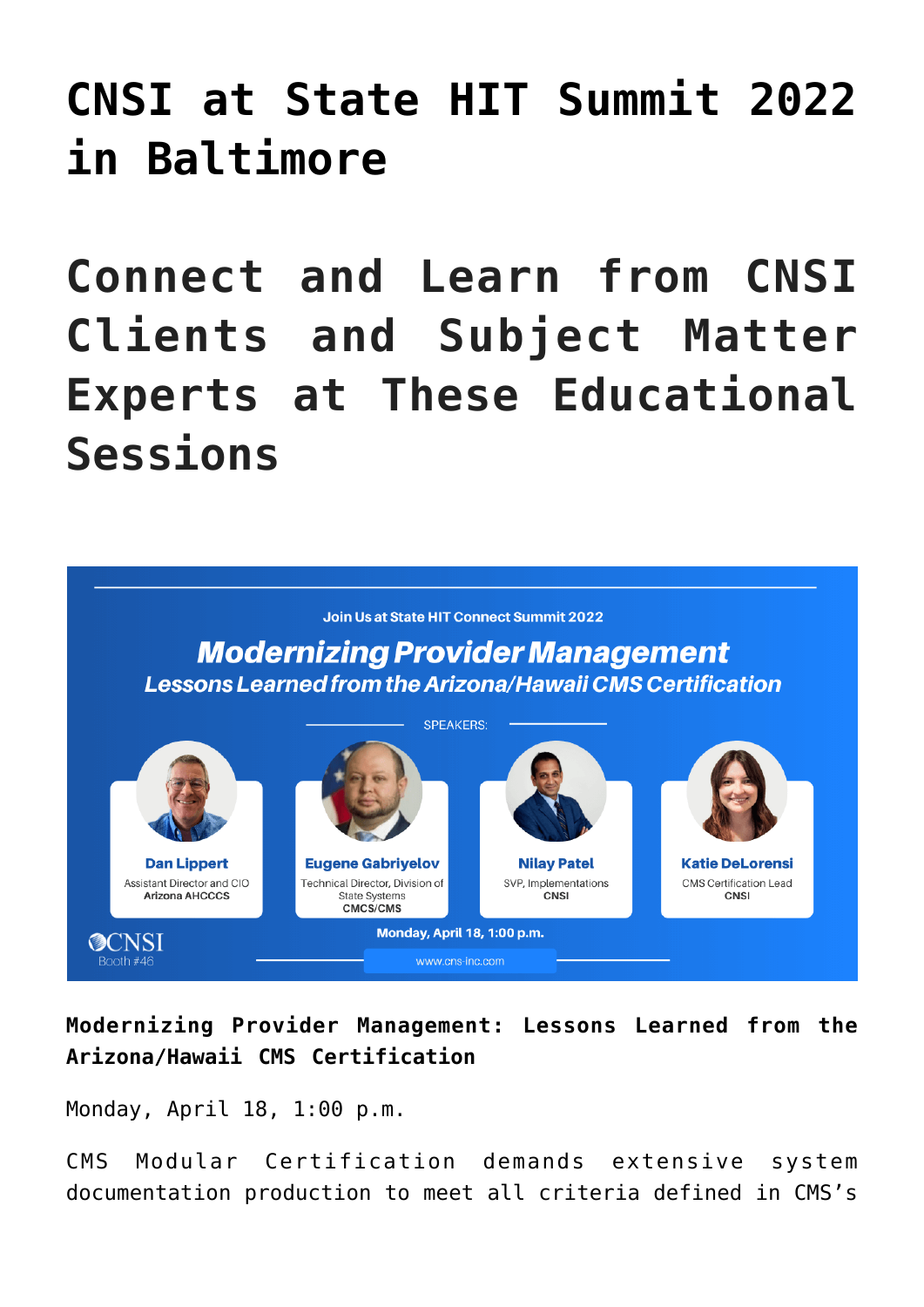Medicaid Enterprise Certification Toolkit (MECT), which validates that state provider enrollment modules meet applicable statutory and regulatory requirements. Join this workshop to hear from Arizona's Medicaid program CIO about lessons learned for CMS certification, including generating the institutional will, funding, and knowhow to earn full certification and federal funding.

This workshop will include hands-on activities to address state certification readiness.

#### **Presenters:**

- Dan Lippert, Assistant Director and CIO, Arizona Health Care Cost Containment System (AHCCCS)
- Eugene Gabriyelov, Technical Director, Division of State Systems, CMCS/CMS
- Nilay Patel, CNSI Senior Vice President of Implementations
- Katie DeLorensi, CNSI Project Manager and CMS Certification Lead

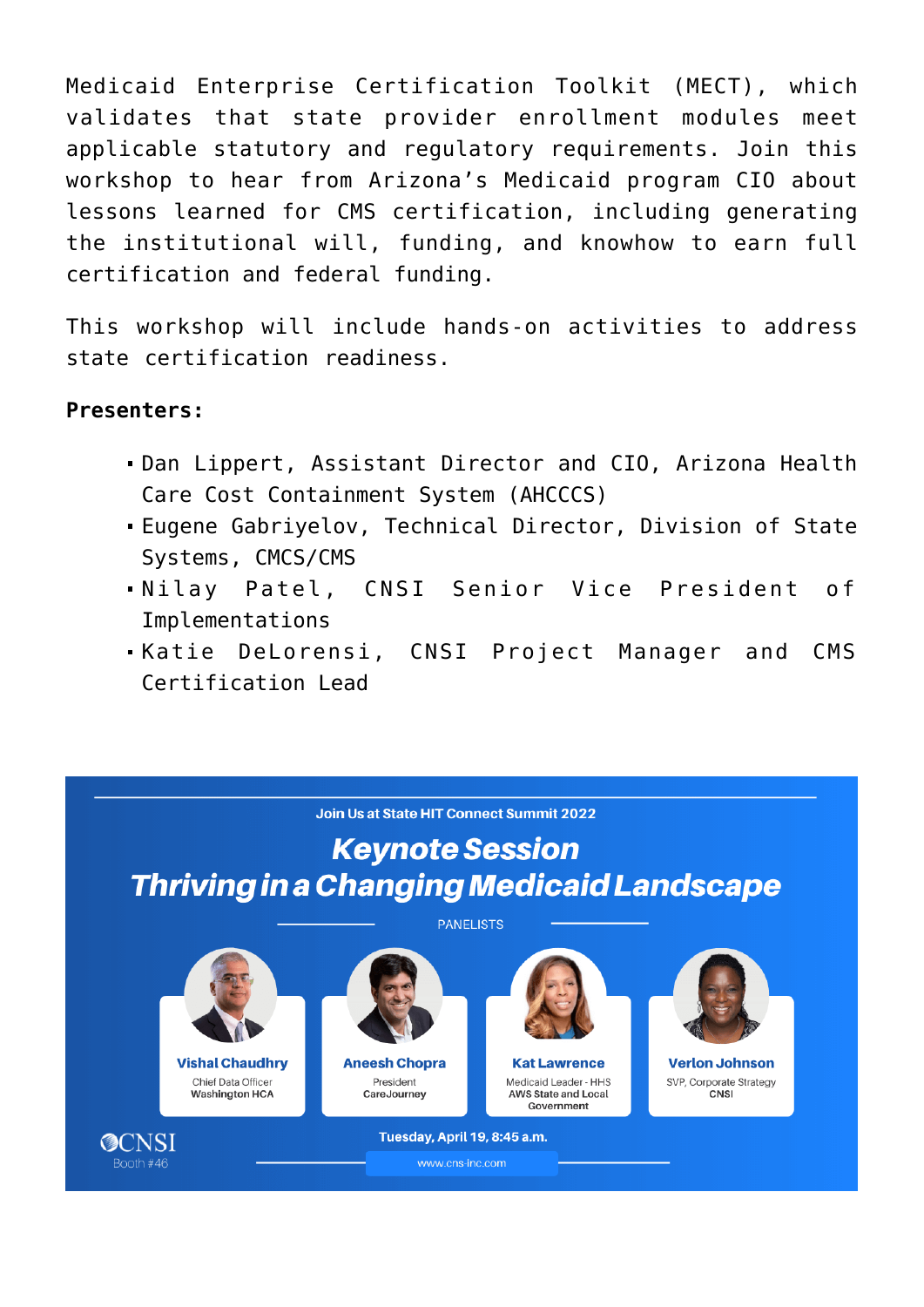### **KEYNOTE SESSION: Thriving in a Changing Medicaid Landscape**

Tuesday, April 19, 8:45 a.m.

Technology presents endless opportunities to provide solutions that improve health outcomes and lower cost; simultaneously it presents new challenges. How can states ensure they are ready to meet the next evolution of Medicaid management? Join this roundtable discussion for a cross-functional set of strategies to improve your state's health change readiness.

## **Panelists:**

- Vishal Chaudhry, Chief Data Officer, Washington State Health Care Authority
- Aneesh Chopra, President of CareJourney and first U.S. Chief Technology Officer, on federal healthcare priorities
- Kat Lawrence, Medicaid Leader for AWS State and Local Government and former Program Director for DC Integrated Health and Human Services Digital Transformation, on technology-enabled agility and policy response
- Verlon Johnson, CNSI SVP of Corporate Strategy, MACPAC Commissioner, and former CMS Associate Consortium Administrator for Medicaid and CHIP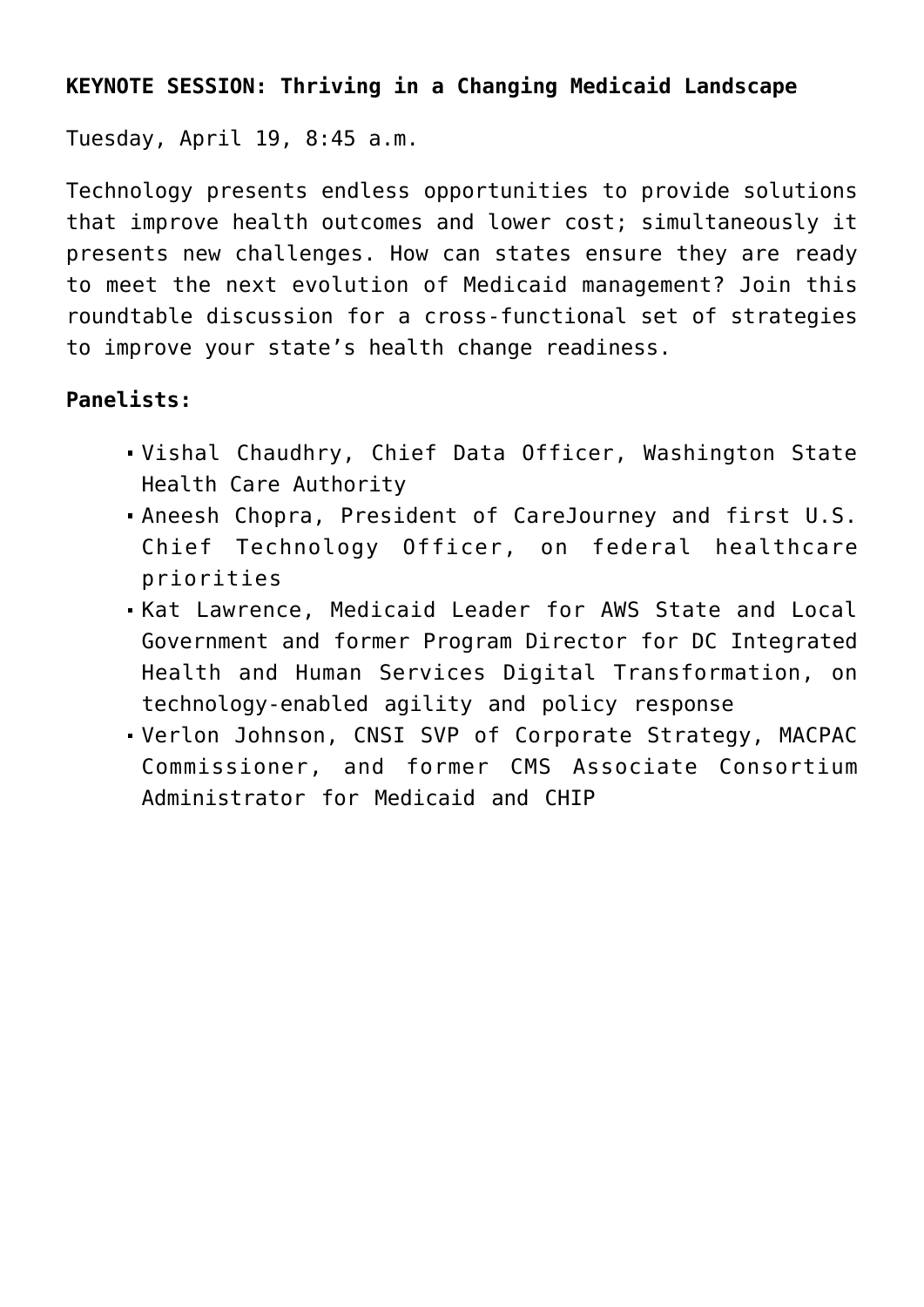

# **Bucking Tradition: Wyoming's Historic 19-month MMIS Implementation**

Tuesday, April 19, 1:30 p.m.

In the 51 years since the first MMIS was deployed, Wyoming has the only MMIS to be successfully implemented within 19 months of project initiation. Wyoming's commitment to this historic timeline includes CMS certification with the new Outcomes-Based Certification (OBC) processes, further demonstrating a commitment to Wyoming residents' whole-person health. Join this session to learn how Wyoming and their partners combined people, process, and technology to achieve this milestone, and what it means for the taxpayers, providers, and communities of Wyoming.

#### **Presenters:**

- Jesse Springer, Medicaid Technology and Business Operations Unit Manager, Wyoming Department of Health
- Sherry Travis, CNSI Program Director Wyoming Implementation
- Kevin McFarling, CNSI Chief Delivery Officer & EVP